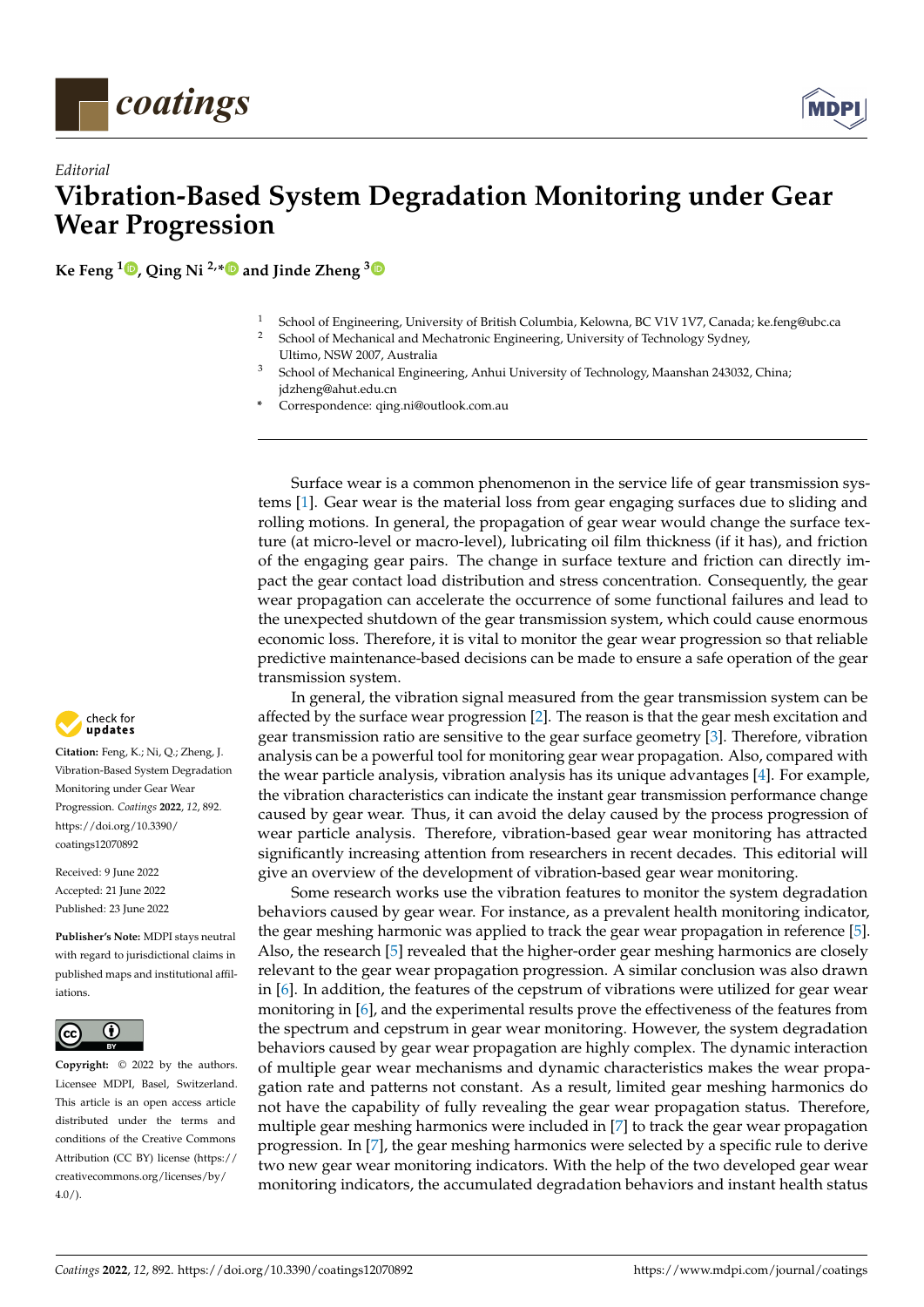change induced by gear wear can be well indicated. Two endurance tests were arranged to demonstrate and validate the performance of the two gear wear monitoring indicators [\[7\]](#page-2-6). In addition to the gear meshing harmonic, some other techniques were also employed for gear wear monitoring. For example, the bispectrum of vibration signal was used in [\[8\]](#page-2-7) to evaluate the gear wear progression. Based on the modulation signal bispectrum, the authors proposed a sideband estimator in [\[8\]](#page-2-7), and its effectiveness was verified using the signals from a two-stage gearbox system.

In general, gear meshing harmonics and the bispectrum are closely relevant to the wearinduced gear tooth profile change. In the progression of gear wear, the micro-level surface morphology also changes significantly. To quantify the gear wear-induced micro surface morphology change, the cyclostaionary analysis was applied and proved to be a promising tool. The relationship between surface roughness and the second-order cyclostaionary (CS2) indicator was briefly investigated in [\[9,](#page-2-8)[10\]](#page-2-9). However, due to the complex gear wear propagation process and the limitation of the experimental arrangement, insufficient conclusions were drawn in [\[9](#page-2-8)[,10\]](#page-2-9). Later, the internal relationship of gear wear tribological features with the measured vibrations were proposed and proved in the study [\[11\]](#page-2-10), as shown in Equation (1)

$$
f_v \propto \nu_s \cdot f_s \tag{1}
$$

where  $f_\nu$  (Hz) represents the frequency of the dominant sliding induced vibration signal,  $v_s$  (m/s) denotes the sliding velocity of the engaging gear surface, and the dominant spatial frequency of the engaging surface morphology is written as  $f_s(1/m)$ . In the research [\[11\]](#page-2-10), the wear mechanism identification was first achieved using the online approach. More specifically, the abrasive wear and fatigue pitting were identified using the cyclostationary properties of the measured vibration signal, and the corresponding wear evolutions were accurately tracked. Inspired by the research [\[11\]](#page-2-10), the capability of another cyclostationary analysis tool (cyclic-correntropy) in gear wear monitoring was evaluated in [\[12\]](#page-2-11), and a novel gear wear monitoring indicator, namely the weighted cyclic correntropy operator, was proposed. Some endurance tests were conducted to demonstrate the performance of the developed gear wear monitoring indicator.

The above-discussed research works have contributed to the development of vibrationbased gear wear monitoring and wear mechanism identification, significantly benefiting nondestructive gear wear monitoring and ensuring the safe operation of the gear transmission system. However, the characteristics of the vibration signal can only reflect the degradation trend of the gear transmission system, and the details of the contact status of the engaging gear can not be revealed. The knowledge of the gear contacting status is valuable for gear maintenance and gear design/optimization. The digital twin is an emerging technique for gear health management and has attracted significant attention from the research community and industry practices [\[13–](#page-2-12)[15\]](#page-2-13). The digital twin model can help reflect the degradation status of the gear transmission system during wear progression, which can help the analyst understand the in-depth degradation mechanisms. Also, the remaining useful life (RUL) of the gear transmission system can be well predicted using the digital twin models. Therefore, the digital twin technique is of high practical value to gear wear monitoring and gear health management.

Based on the frame of the digital twin technique, the abrasive wear-induced tooth profile change was well predicted in [\[16\]](#page-2-14). In research [\[16\]](#page-2-14), the root mean square (RMS) of the measured vibration signal was compared with the simulation signal to help update and calibrate the wear coefficient of the Archard wear model. Through the real-time communication between measurements of the physical structure and simulation models, the wear propagation rate change can be timely captured so that the abrasive wear-induced system degradation behaviors can be well indicated and the RUL of the gear system can be accurately predicted. Later, an improved Archard wear model was developed in [\[17\]](#page-3-0), and this improved Archard wear model has been integrated into the digital twin frame for gear RUL prediction. Two run-to-failure tests with different lubrication conditions were used to verify the effectiveness of the developed vibration-based updating (digital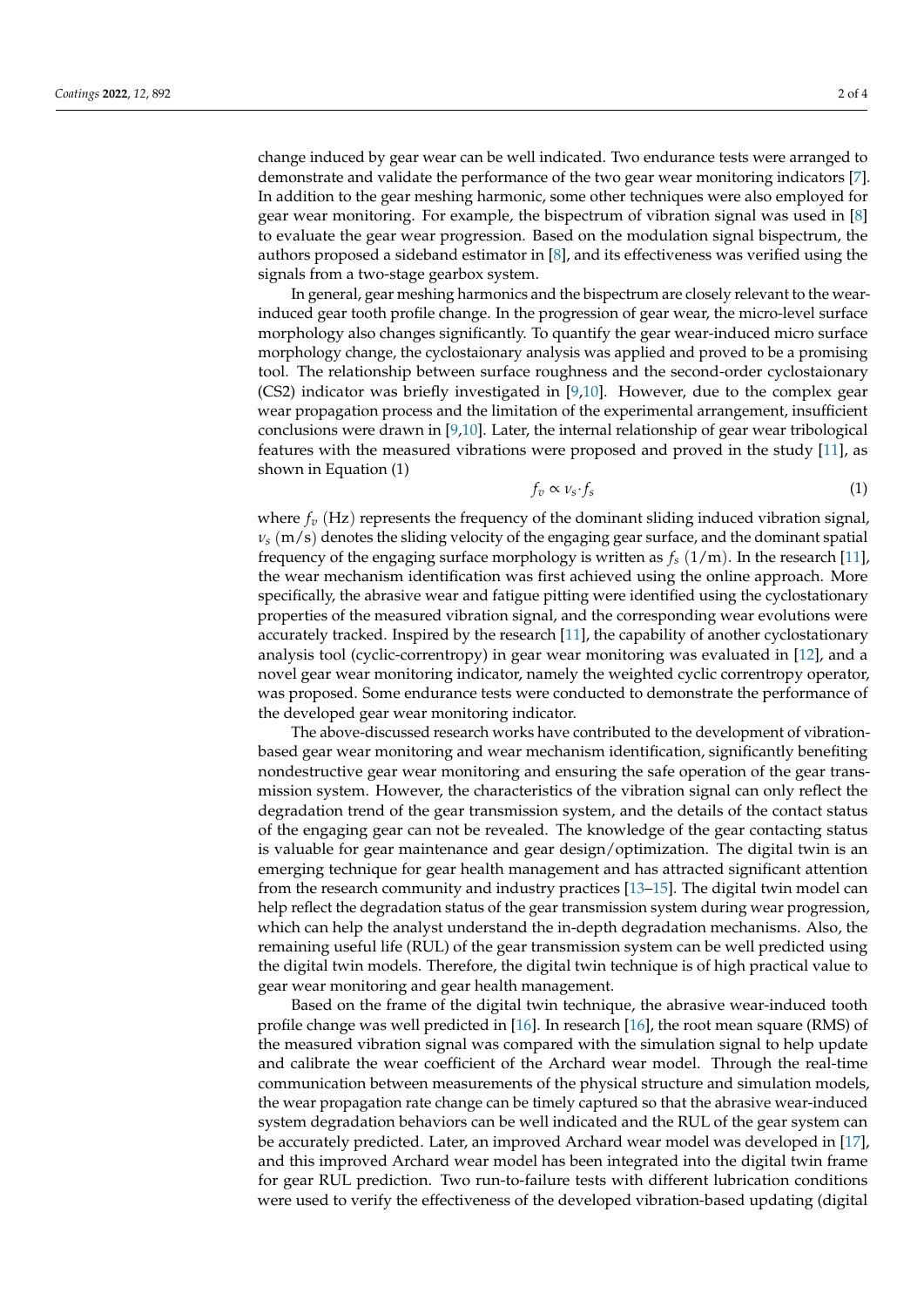twin) scheme for abrasive wear propagation prediction. The above two methodologies focus on the abrasive wear progression. However, in practice, multiple wear mechanisms interact with each other, resulting in highly complex system degradation progress [\[18,](#page-3-1)[19\]](#page-3-2). Therefore, the technique which can handle multiple wear mechanisms is of great value for industrial practices. To this end, a novel fatigue pitting model was developed in [\[20\]](#page-3-3) based on the Lundberg-Palmgren fatigue theory [\[21\]](#page-3-4). Then the dynamic model, developed fatigue pitting model, and Archard wear model were combined into twin models of the gear transmission system in [\[20\]](#page-3-3). To realize the real-time connection of twin models and the physical structure of the gear transmission system, a novel updating scheme, including RMS and second-order cyclostaionary indicator ICS2 [\[22\]](#page-3-5), was also proposed to update the parameters of the twin models if necessary. The developed digital twin-based gear wear propagation prediction performance was illustrated and proved by two endurance tests [\[20\]](#page-3-3).

Even though the above introduced digital twin-based gear wear methodologies have achieved satisfying prediction results, the prediction accuracy is highly enslaved to the fidelity of the digital twin models. Establishing a high-fidelity digital twin model is very costly, and high-level expert knowledge is required. Therefore, the intelligent digital twin model establishment technique/methodology is in vital need, which can help increase the practical value of the digital twin techniques for gear wear monitoring. Moreover, the digital twin technique will be a research hotspot in the area of wear analysis and gear health management.

**Conflicts of Interest:** The authors declare no conflict of interest.

## **References**

- <span id="page-2-0"></span>1. Ding, H.; Kahraman, A. Interactions between nonlinear spur gear dynamics and surface wear. *J. Sound Vib.* **2007**, *307*, 662–679. [\[CrossRef\]](http://doi.org/10.1016/j.jsv.2007.06.030)
- <span id="page-2-1"></span>2. Randall, R.B. *Vibration-Based Condition Monitoring: Industrial, Automotive and Aerospace Applications*; John Wiley & Sons: Hoboken, NJ, USA, 2021.
- <span id="page-2-2"></span>3. Wojnarowski, J.; Onishchenko, V. Tooth wear effects on spur gear dynamics. *Mech. Mach. Theory* **2003**, *38*, 161–178. [\[CrossRef\]](http://doi.org/10.1016/S0094-114X(02)00091-5)
- <span id="page-2-3"></span>4. Ni, Q.; Ji, J.; Feng, K. Data-driven prognostic scheme for bearings based on a novel health indicator and gated recurrent unit network. *IEEE Trans. Ind. Inform.* **2022**, 1. [\[CrossRef\]](http://doi.org/10.1109/TII.2022.3169465)
- <span id="page-2-4"></span>5. Randall, R. A New Method of Modeling Gear Faults. *J. Mech. Des.* **1982**, *104*, 259–267. [\[CrossRef\]](http://doi.org/10.1115/1.3256334)
- <span id="page-2-5"></span>6. Žiaran, S.; Darula, R. Determination of the State of Wear of High Contact Ratio Gear Sets by Means of Spectrum and Cepstrum Analysis. *J. Vib. Acoust.* **2013**, *135*, 021008. [\[CrossRef\]](http://doi.org/10.1115/1.4023208)
- <span id="page-2-6"></span>7. Hu, C.; Smith, W.A.; Randall, R.B.; Peng, Z. Development of a gear vibration indicator and its application in gear wear monitoring. *Mech. Syst. Signal Process.* **2016**, *76–77*, 319–336. [\[CrossRef\]](http://doi.org/10.1016/j.ymssp.2016.01.018)
- <span id="page-2-7"></span>8. Zhang, R.; Gu, X.; Gu, F.; Wang, T.; Ball, A.D. Gear Wear Process Monitoring Using a Sideband Estimator Based on Modulation Signal Bispectrum. *Appl. Sci.* **2017**, *7*, 274. [\[CrossRef\]](http://doi.org/10.3390/app7030274)
- <span id="page-2-8"></span>9. Yang, Y.; Smith, W.A.; Borghesani, P.; Peng, Z.; Randall, R.B. Detecting changes in gear surface roughness using vibration signals. In Proceedings of the Acoustics Conference, Hunter Valley, NSW, Australia, 15–18 November 2015; pp. 1–10.
- <span id="page-2-9"></span>10. Zhang, X.; Smith, W.A.; Borghesani, P.; Peng, Z.; Randall, R.B. *Use of Cyclostationarity to Detect Changes in Gear Surface Roughness Using Vibration Measurements, Asset Intelligence through Integration and Interoperability and Contemporary Vibration Engineering Technologies*; Springer: Cham, Switzerland, 2019; pp. 763–771.
- <span id="page-2-10"></span>11. Feng, K.; Smith, W.A.; Borghesani, P.; Randall, R.B.; Peng, Z. Use of cyclostationary properties of vibration signals to identify gear wear mechanisms and track wear evolution. *Mech. Syst. Signal Process.* **2021**, *150*, 107258. [\[CrossRef\]](http://doi.org/10.1016/j.ymssp.2020.107258)
- <span id="page-2-11"></span>12. Feng, K.; Ji, J.; Li, Y.; Ni, Q.; Wu, H.; Zheng, J. A novel cyclic-correntropy based indicator for gear wear monitoring. *Tribol. Int.* **2022**, *171*, 107528. [\[CrossRef\]](http://doi.org/10.1016/j.triboint.2022.107528)
- <span id="page-2-12"></span>13. Tao, F.; Zhang, H.; Liu, A.; Nee, A.Y.C. Digital Twin in Industry: State-of-the-Art. *IEEE Trans. Ind. Inform.* **2019**, *15*, 2405–2415. [\[CrossRef\]](http://doi.org/10.1109/TII.2018.2873186)
- 14. Liu, M.; Fang, S.; Dong, H.; Xu, C. Review of digital twin about concepts, technologies, and industrial applications. *J. Manuf. Syst.* **2021**, *58*, 346–361. [\[CrossRef\]](http://doi.org/10.1016/j.jmsy.2020.06.017)
- <span id="page-2-13"></span>15. Errandonea, I.; Beltrán, S.; Arrizabalaga, S. Digital Twin for maintenance: A literature review. *Comput. Ind.* **2020**, *123*, 103316. [\[CrossRef\]](http://doi.org/10.1016/j.compind.2020.103316)
- <span id="page-2-14"></span>16. Feng, K.; Borghesani, P.; Smith, W.A.; Randall, R.B.; Chin, Z.Y.; Ren, J.; Peng, Z. Vibration-based updating of wear prediction for spur gears. *Wear* **2019**, *426–427*, 1410–1415. [\[CrossRef\]](http://doi.org/10.1016/j.wear.2019.01.017)